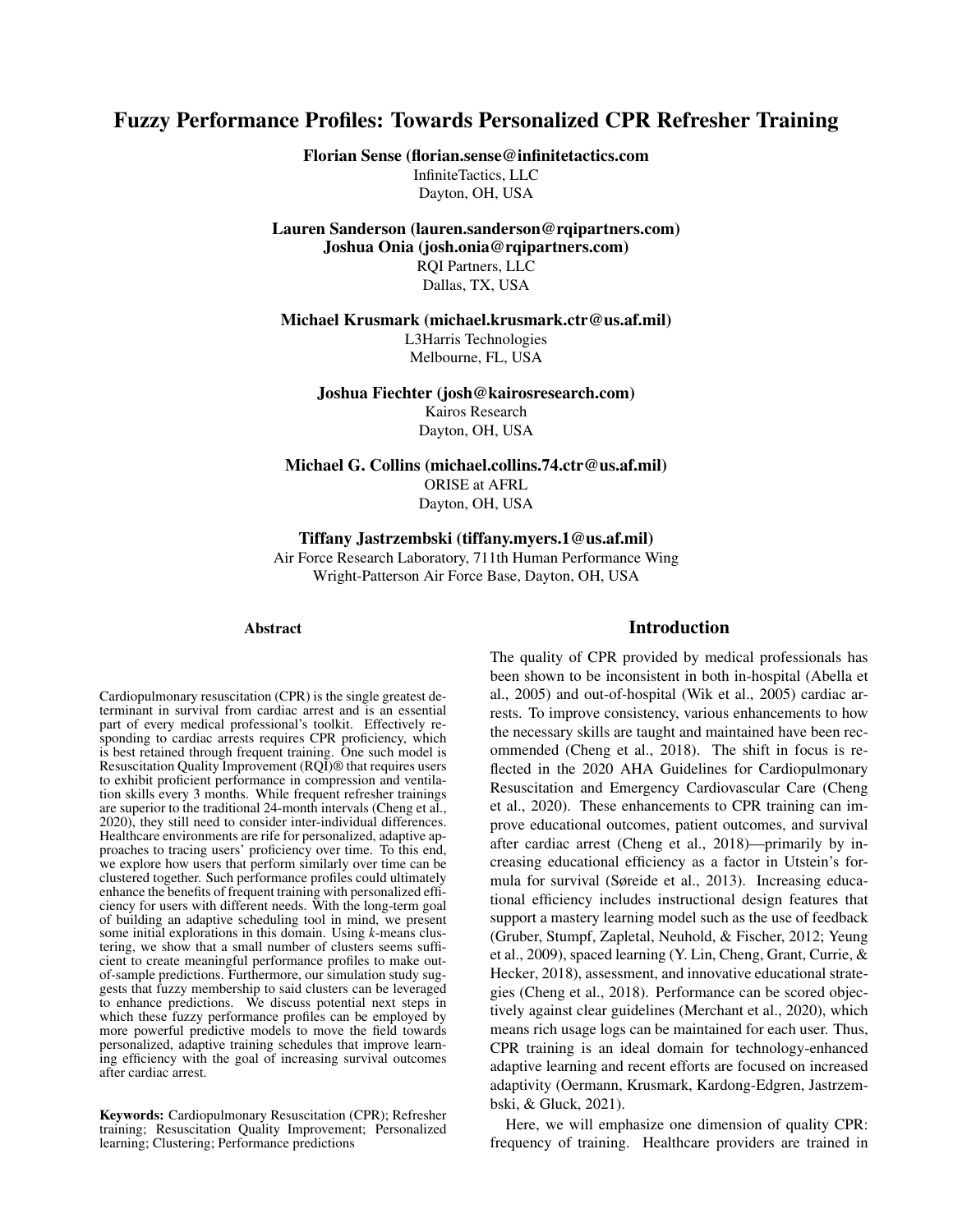CPR as part of their training and are typically required to retrain on a fixed schedule to maintain compliance. Historically, these trainings have occurred every two years, but recent evidence suggests that more frequent refresher trainings are necessary to prevent skill decay (Cheng et al., 2018; Sutton, Nadkarni, & Abella, 2012). The Resuscitation Quality Improvement (RQI®) program for CPR skills, for example, has participating users complete quarterly skills assessment. The RQI program has been shown to significantly increase users' CPR skills (Kardong-Edgren et al., 2020) but we believe further improvements can be made by personalizing the scheduling of refresher trainings to the needs of individual users. Recent work suggests that adaptively scheduling training intervals can lead to faster acquisition, better retention, and lower costs and risks (Oermann, Krusmark, Kardong-Edgren, Jastrzembski, & Gluck, 2020; Kerfoot, 2010; Oermann et al., 2021).

To aid and inform the transition from fixed to adaptively scheduled retraining intervals, the current study will explore three aspects related to extracting and leveraging performance profiles across training sessions. If similar performance in the past is likely to result in similar performance in the future, predictions can be informed by clusters of similar performance profiles (e.g., because two users make similar mistakes or because knowledge about two skills decays at similar rates). The long-term goal is to leverage meaningful profiles to create personalized refresher training schedules that can replace fixed-interval assessments. To this end, we will explore three research questions pertaining to clustering performances to extract user profiles:

*RQ1: How to determine the number of clusters/profiles?* The "optimal" number of clusters depends on the purpose of the analysis and is rarely easily quantifiable (Kodinariya & Makwana, 2013). We consider our main goal *predicting* rather than *explaining* (Shmueli, 2010). Therefore, we devised a simulation study on usage logs that focuses on quantifying the out-of-sample prediction error (Yarkoni & Westfall, 2017) to approximate a useful number of performance profiles.

*RQ2: Can fuzzy instead of crisp cluster membership improve predictions?* We used k-means clustering (Hartigan & Wong, 1979) for our explorations. By default, clustering algorithms assign each input to one of the *k* clusters. Such *crisp* assignment can be contrasted with *fuzzy* assignment (Ruspini, 1969; Dunn, 1973; Bezdek, 1981) in which each input belongs to all *k* clusters simultaneously and has membership coefficients  $\gamma_k$  that indicate its relative proximity to each cluster *k* (see Methods for details and footnote 1 for a numerical example). Crisp assignment effectively reduces all members of a cluster to be identical, while the fuzzy assignment imposes less of a dimensionality reduction. Fuzzy assignment could aid predictions (by pooling important variance and inbetween states) or harm predictions (by amplifying noise).

*RQ3: Which aspects of performance should be clustered?* To maintain compliance in the RQI program, each user needs to be proficient in four related but independent CPR skills: compressions and ventilations performed on an adult and an infant manikin (Merchant et al., 2020). Correlations between skills are positive but not strong enough  $(r < 0.4)$ ; see Discussion) to consider performance across skills interchangeable. Consequently, it might make sense to assign each user's performance on a given skill to a distinct cluster (cf. Fig. 1B). However, if scheduling of future refresher trainings was a function of cluster membership, it would make more sense to assign each user's performance across *all* skills to a distinct cluster (cf. Fig. 1A); otherwise, different skills would be scheduled to be retrained at different intervals that might be most effective but the administrative burden on hospitals might be untenable. To illuminate the potential (dis)advantages of either approach, we will explore and compare both.

In the following, we will describe the dataset we used to explore the above questions. Next, the simulation study's approach will be outlined in detail before the results will be presented. These results and their implications will be discussed in the final section.

## Methods

#### Dataset

The dataset extracted from users participating in the Resuscitation Quality Improvement (RQI®) program for CPR skills in three hospitals in the USA. Users participated every 3 months (quarterly) and we selected a period of 5 quarters (i.e.,  $Q1, Q2, \ldots$ ).

Users experienced a skills assessment with feedback in all quarters. These measured a user's CPR skills on both an infant and adult manikin on the RQI Simulation Station. In each assessment, users received both auditory and visual real-time feedback on specific metrics of each skill that accumulated to an overall score. Each assessment was followed by a comprehensive debriefing. In Q1 and Q5, a baseline assessment without feedback was required before the skills assessment to measure a user's retention of skill over time. Users were required to pass each skill assessment (i.e., score  $\geq$  75%) to maintain compliance (unlimited number of attempts). The baseline assessment without feedback in Q1 and Q5 did not require passing, but users were provided an overall score and debriefing upon completion.

We only used overall scores on the first attempt in each quarter. For Q1 and Q5, these were baseline assessment scores; for Q2–4, these were skills assessment scores (i.e., without and with feedback respectively). Baseline scores were included as a valid measurement of a user's ability to perform each skill without the aid of real-time feedback. Only the first attempt was included as it is the most informative data point: With passing scores required in every quarter, the last data point for any skill is always in the range 75–100%. Most users passed after the first or second attempt. By including additional attempts, the most discriminating data points were retained while making it easier to apply the out-of-the-box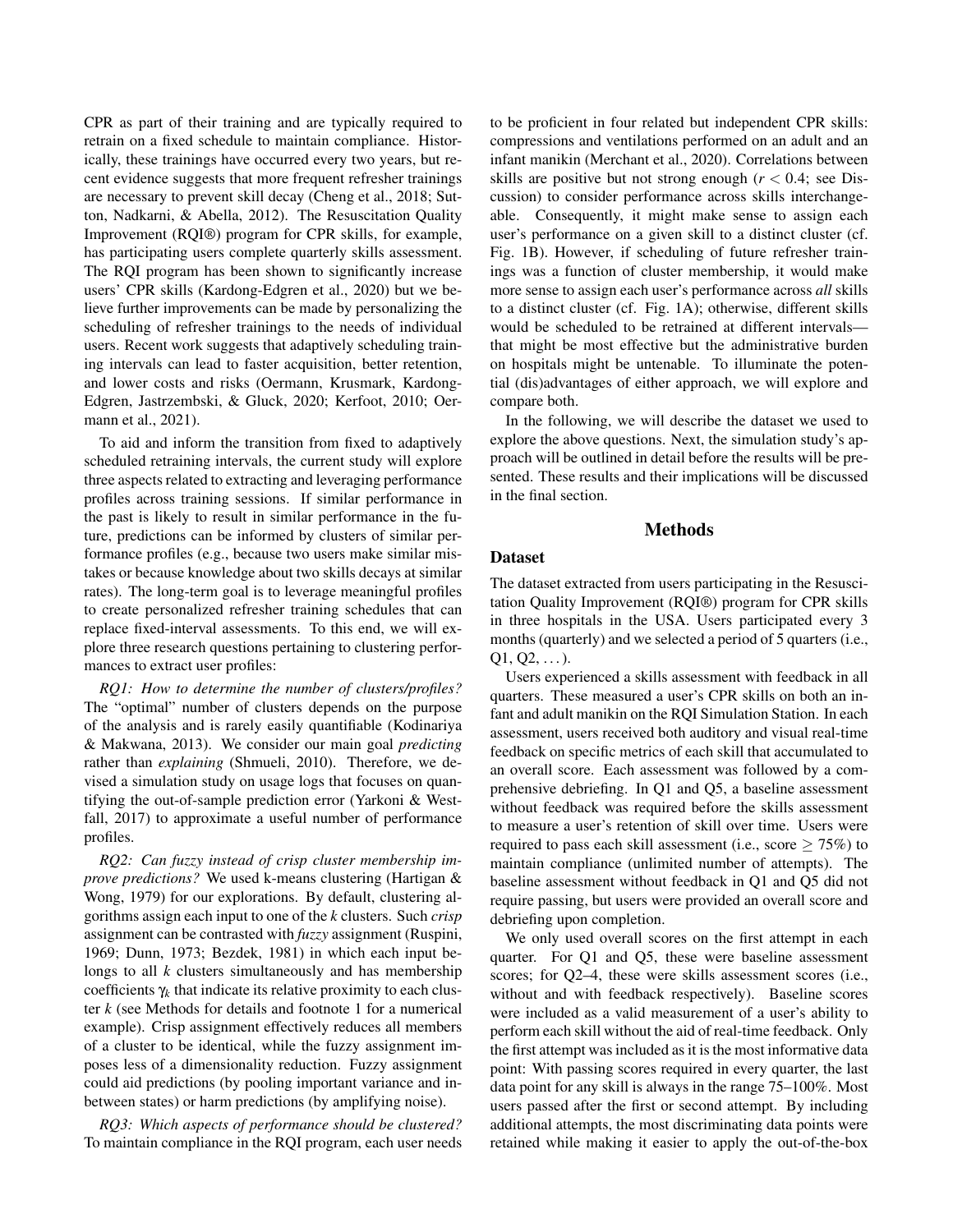

Figure 1: Overview of clustering solutions. (A) The user-based approach considers all 20 observations of a user simultaneously when clustering: the four skills (adult compressions, adult ventilations, infant compressions, and infant ventilations) are marked with different shapes across the five quarters  $(Q1-5)$ . Each user is assigned to one cluster (see N's in the legend). The dotted horizontal line at 75% demarcates the proficiency threshold. (B) The skill-based approach considers the five observations (across Q1–5) associated with each skill separately. Each skill a user performs is separately assigned to a cluster (thus larger N's; see legend) (C) The Gap statistic (Tibshirani et al., 2001) estimated for  $1 \leq k \leq 15$  across 10 iterations for the two approaches. Squares mark the best  $\hat{k}$  in each iteration.

implementation of the clustering algorithm.

We included all users with at least two baselines  $(N =$ 3,119). Of these, 1,930 (62%) had scores on all skills in all five quarters (i.e., complete user trajectories; Fig. 1A) and there were 8,024 (64%) user-skill combinations with scores on all quarters (i.e., complete skill trajectories; Fig. 1B).

#### Simulation study

To address our research questions, we conducted a retrospective simulation study on the data described above. The simulation followed these steps for  $2 \le k \le 15$ : (1) The data were split into training/test sets (70/30) such that each user was either in the training or test set; (2) Using complete trajectories in the training data, *k*-means clustering was performed; (3) Each trajectory in the test data was assigned to one of the *k* clusters by minimizing the squared Euclidean distance between trajectories and cluster centroids. Only quarters 1–4 were used for cluster assignment; (4) *Crisp* predictions are equal to the centroids of the cluster a trajectory was assigned to; (5) To make *fuzzy* predictions, each trajectory's membership coefficients to each of the *k* clusters were computed (see details below). These were used as weights when computing a weighted average across the cluster centroids<sup>1</sup>.

We used 10-fold cross-validation across two scenarios that differed in what constitutes a *trajectory*. In the user-based scenario, all observations from a single user were considered a single trajectory comprising 20 observations (four skills across five quarters; see Fig. 1A). In the skill-based scenario, the four skills were treated independently and each trajectory encompassed five observations (one per quarter; see Fig. 1B). Consequently, a user's performance on all skills constitutes their performance profile (i.e., assigned cluster) in the userbased scenario, while each user can potentially have multiple performance profiles in the skill-based scenario.

On every iteration of step (2), *k*-means clustering (Hartigan & Wong, 1979) as implemented in  $R$  3.6.3 (R Core Team, 2020) was performed with 20 random starts. We chose not to impute missing data to avoid amplifying patterns already in the data. At least 60% of trajectories are complete so each training set should contain sufficient observations to partition the data into *k* clusters.

Computing fuzzy membership coefficients in step (5) comprised two steps: First, each trajectory's distance *d* from the *k* centroids *c* is computed as  $d_k = \sum ((x - c_k)^2)^{0.5}$ , where *x* is the trajectory. Then, the membership coefficient  $\gamma$  to cluster *k* is computed by scaling  $d_k$  relative to all distances **D**:  $\gamma_k = [\sum (d_k^2 / \mathbf{D}^2)^{(1/(m-1))}]^{-1}$  with "fuzzifier" *m* = 2 (Cebeci, 2019). This approach assures that a trajectory's *k* coefficients sum to 1.

For each iteration, prediction errors were computed separately for (i) quarters 1–4 (used to assign trajectories to clusters; step (3)) and quarter 5 (predictions), and (ii) crisp and fuzzy predictions. Specifically, two types of error were calculated: The root-mean-squared-error (RMSE) and the area

<sup>&</sup>lt;sup>1</sup>For example, suppose someone's adult compression scores are 80 in Q1–4. For the three skill-based clusters in Fig. 1B, that trajectory would yield membership coefficients of 0.888, 0.028, and 0.084 for clusters X, Y, and Z, respectively. The cluster centroids for Q5 are 85.7, 79.6, and 13.0 for  $\overline{X}$ , Y, and Z. The unweighted mean across the three centroids is 59.4; the coefficients-weighted mean is 79.4. Thus, this hypothetical person's *fuzzy* prediction for Q5 would be biased towards cluster X's centroid. Their *crisp* prediction for Q5 would simply be cluster X's centroid (85.7) since that is the cluster they would be assigned to.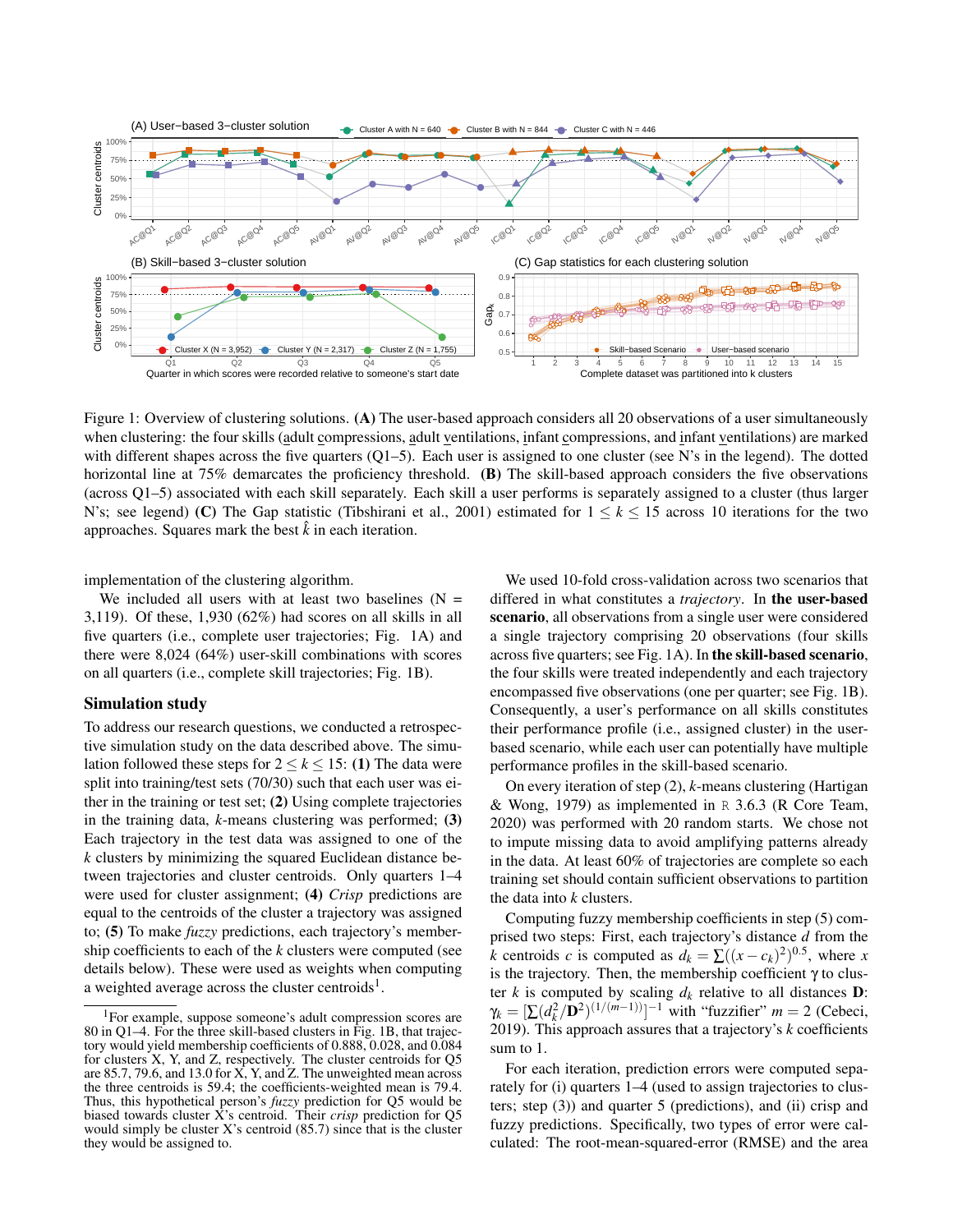under the ROC curve (AUC; (Fawcett, 2006)). The RMSE expresses the prediction error in units of the original scale, which is helpful in gauging how close predicted performance is, on average, to actual performance (lower values are better). The AUC was computed by dichotomizing actual performance as above/below the 75% performance threshold. Hence, the AUC quantifies how well crisp/fuzzy cluster membership can classify whether predicted performance will be proficient or not (higher values are better).

This approach allowed us to address our research questions by (I) checking which value of *k* minimizes prediction errors (to determine optimal cluster size), (II) comparing crisp and fuzzy predictions on the same data (to ascertain the potential advantage of fuzzy predictions), and (III) directly comparing user- and skill-based clustering solutions.

#### **Results**

Figure 2 summarizes the results of the simulation study and pertains to all three research questions outlined in the Introduction. The figure shows the two prediction errors AUC (top row) and RMSE (bottom row) for the skill-based (left column) and user-based (right column) scenario for  $2 \leq k \leq 15$ . Each panel shows four lines: Dashed lines are the errors computed across quarters 1–4, which were used to make crisp cluster assignments and compute the fuzzy membership coefficients; solid lines connect errors for the fifth quarter, which was withheld completely and thus amounts to a real prediction. The two types of prediction that were made—crisp and fuzzy—are color-coded. With this figure as our guide, we now consider the three research questions in turn.

First, for both skill- and user-based clusters, the optimal number of clusters is small. Looking at the solid lines in Fig. 2, we see that little improvement in achieved beyond  $k \approx 3$ . The only exception might be making binary predictions in the fuzzy user-based scenario since the AUC increases up to 8 or 10 clusters. The corresponding decrease in RMSE, however, is minimal, which indicates absolute accuracy does not increase in lockstep with classification accuracy. The RMSE in the skill-based scenario (lower left panel) shows the most drastic divergence between the crisp and fuzzy approaches: For crisp predictions in Q5, any  $k > 2$  produces markedly larger errors, while the corresponding fuzzy predictions clearly improve if *k* is increased from 2 to 3 (both in AUC and RMSE).

The 3-cluster solutions for the user- and skill-based scenarios are shown in Fig. 1A and B, respectively. The skill-based clusters in particular capture profiles that clearly make sense: consistently high  $(X)$ , proficient after Q1  $(Y)$ , and only proficient with feedback enabled (Z). Importantly, each user's performance on the four skills could be assigned to different clusters/profiles. For the user-based scenario, on the other hand, the three patterns are more subtle (see Fig. 1A) and simultaneously affect all four skills for a user. However, again, sensible patterns are apparent: Users only proficient with feedback enabled (A), consistently proficient (B), and inconsistent/struggling throughout (C). We also see an overall trend across the user-based clusters that highlights decreased performance without live feedback (Q1 and Q5).

Second, there is a consistent advantage of predictions using fuzzy rather than crisp cluster membership. In Fig. 2, the blue solid lines are always higher than the orange solid lines for the AUC (top row) and lower for the RMSE (bottom row). This difference is particularly stark in the skill-based scenario, where fuzzy predictions are vastly better than their crisp counterparts. An additional advantage might be that fuzziness better protects against over-fitting (analogous to, e.g., Bayesian model averaging (Hoeting, Madigan, Raftery, & Volinsky, 1999) or regularization (Hastie, Tibshirani, & Friedman, 2009)). Here, over-fitting would be apparent if the dashed and solid lines diverge as *k* increases, which is the case for crisp (orange) but not fuzzy (blue) predictions.

Third, predictions are better if individual skills are clustered rather than a user's entire performance history. Comparing the solid blue lines between the scenarios (left vs. right column in Fig. 2), we see higher AUC and lower RMSE for the skill-based scenario. The reverse is true for orange lines, which reflects the general advantage of fuzzy predictions outlined in the previous paragraph. Hence, these results suggest that using cluster membership alone, the most accurate predictions are made using skill-specific trajectories' fuzzy memberships to 3 clusters.

To complement the results directly relevant to our research questions, we also included a short exploration of what might be considered the optimal number of clusters outside a prediction framework. To this end, we computed the Gap statistic (Tibshirani et al., 2001) as implemented in (Maechler, Rousseeuw, Struyf, Hubert, & Hornik, 2019) for  $1 \leq k \leq 15$ using 250 bootstrap samples on ten iterations each with random subsets of 80% of users. Results are summarized in Fig. 1C, showing the estimated  $Gap_k$  values (the ten runs are grouped by lines, color-coded for approach). Again, we contrast the user- and skill-based approaches and, following (Tibshirani et al., 2001), define the best solution as the smallest *k* for which  $Gap(k) \geq Gap(k+1)-s_{k+1}$ , where *s* is the standard error. For each iteration in Fig. 1C, those instances are highlighted as squares, which fall between  $5 \leq k \leq 14$  for both approaches. Thus, if our goal was to explain rather than predict (Shmueli, 2010), a larger number of clusters might be appropriate. However, our simulations showed that with prediction as our main goal, a small number is sufficient and mistakenly using the results of this explanatory analysis for prediction purposes would result in over-fitting.

## **Discussion**

Our simulation on usage logs of medical professionals' CPR refresher training suggests that a relatively small number of performance profiles is sufficient to make decent predictions. These predictions were consistently more accurate if membership to each performance profile was fuzzy rather than crisp and if skills were considered independently.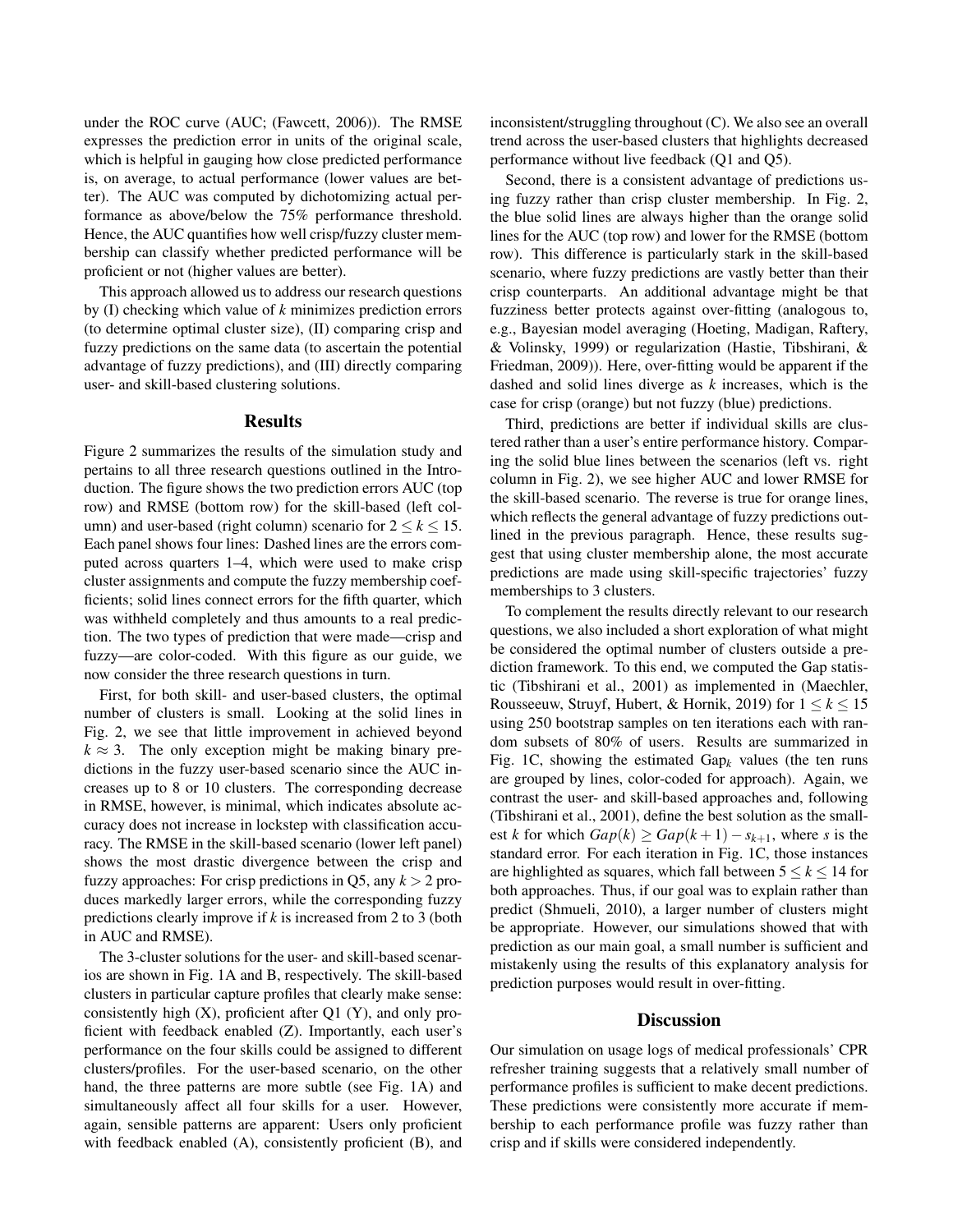

Cluster assignment:  $\bullet$  crisp  $\bullet$  fuzzy Error computed on: - Q1−4 (assigned) — Q5 (predicted)

Figure 2: Prediction errors AUC and RMSE in the test sets. Comparing errors computed on Q1–4 (assigned) and Q5 (predicted) for the crisp (orange) and fuzzy (blue) predictions. Detailed description in the first paragraph of the Results section.

Contextualizing these findings, it should be acknowledged that this a difficult prediction task. The only information used in our current explorations are the overall scores of first attempts of each learner's mandatory, quarterly skills assessments. Nevertheless, membership to a small number of clusters affords above-chance predictions. Predictions are considerably better if (a) skills are considered independently, (b) memberships are "fuzzified", and (c) we only want to predict proficiency (i.e., above/below threshold) rather than exact scores (see Fig. 2). One potential explanation is that differences in learning profiles stem from different sources that are each captured by different clusters. Fuzzy memberships allow for those sources to be pooled to make predictions, while crisp profiles more rigidly represent a single source of variance. The promising results in the current exploration suggest a number of extensions that should further improve the predictive accuracy. We will discuss some of these below.

Lower-level scores, exact timestamps, and additional information about users could be leveraged to greatly enrich the data. Each skills' overall score is comprised of several sub-scores (e.g., compression rate, compression depth, hand positioning, etc.). Providing personalized feedback based on sub-scores has proved effective (Yeung et al., 2009; Cheng et al., 2015), suggesting that sub-scores could be leveraged for fine-tuning predictions. Furthermore, demographic information such as body mass index have been linked to quality CPR (Sayee & McCluskey, 2012; C.-C. Lin et al., 2016; López-González et al., 2016) and it is likely differences in work setting within a hospital would be relevant, too (e.g. emergency care vs. outpatient clinic).

To model such greatly enriched data, more sophisticated models would need to be deployed. Machine learning algorithms for supervised learning would be the obvious choice since they have an unparalleled ability to learn arbitrary statistical regularities in sufficiently large, annotated data (Hastie et al., 2009). Such models—especially the "deep" kind (LeCun, Bengio, & Hinton, 2015; Botvinick, Wang, Dabney, Miller, & Kurth-Nelson, 2020)—are great at making performance predictions but it is often impossible to determine how a prediction was arrived at (Gunning, 2017). The cluster-based approach presented here is the polar opposite—for the crisp case, predictions directly follow from someone's proximity to a given cluster; for the fuzzy case, predictions are weighted by someone's relative distance from each cluster. A promising middle ground between these two extremes—models with and without assumptions (Pelánek, 2017, Fig. 4)—are cognitive models. These use theoretical assumptions to constrain mathematical relationships between in- and outputs and rely on a small number of parameters that usually map onto domain-relevant concepts (McClelland, 2009). Promising examples for the current domain are knowledge tracing models (Corbett & Anderson, 1994; Yudelson, Koedinger, & Gordon, 2013) and learning-specific process models (Pavlik & Anderson, 2008; Jastrzembski, Gluck, & Gunzelmann, 2006; Walsh, Gluck, Gunzelmann, Jastrzembski, & Krusmark, 2018; Walsh, Gluck, Gunzelmann, Jastrzembski, Krusmark, Myung, et al., 2018). These cognitive models would trace acquisition and retention of skills over time in a much more nuanced way and could be augmented with cluster membership information (Ayers, Nugent, & Dean, 2008; Nedungadi & Remya, 2014; Sense, Collins, Krusmark, & Jastrzembski, 2020).

Performance on the four skills is positively correlated but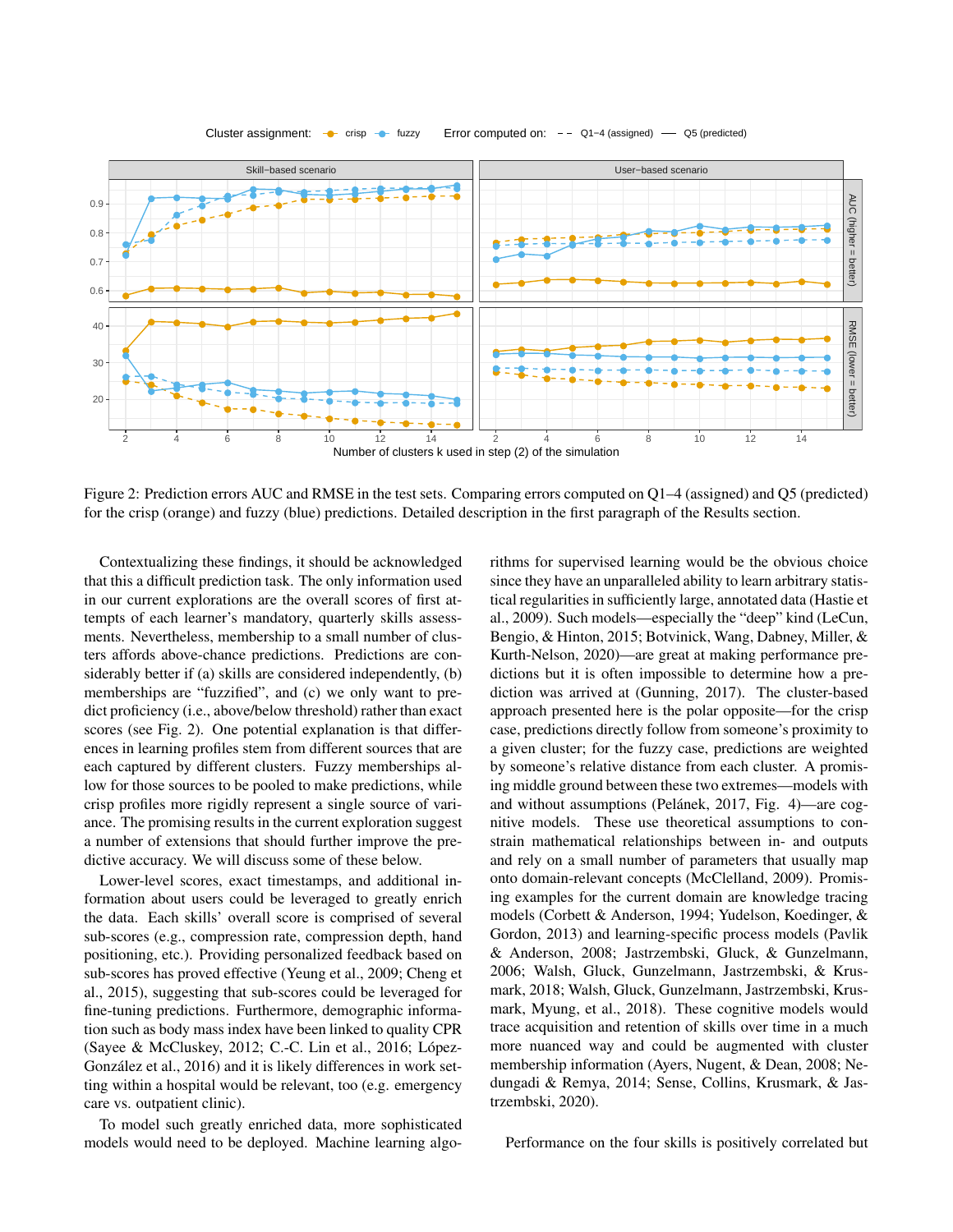correlations are small<sup>2</sup> enough that a single user regularly obtains very different scores. The lack of strong correlations between skills explains why the user-based clusters (Fig. 1A) yield less discriminating profiles. With this in mind, using the skill-based clustering approach seems sensible. One implication of these patterns is that the most efficient training regime would consider skills independently, with personalized schedules devised for each skill separately.

Ultimately, the goal is to transition from fixed training intervals to fully personalized, adaptive schedules. The results presented here support these efforts and will contribute to building predictive models. However, retrospective simulation studies are not sufficient evidence—we will only know whether a given system works once it is used in a hospital setting. Conducting such field studies is costly and should be informed by well-founded assumptions. Recent efforts in this domain have shown promising results when using a cognitive model to adaptively schedule training intervals for nursing students acquiring CPR skills (Jastrzembski et al., 2017; Oermann et al., 2020, 2021).

To summarize, fuzzy membership to a small number of clusters proved beneficial in constructing predictive performance profiles for CPR refresher trainings. We expect that the current results will generalize to future scenarios in which we aim to insert specialized cognitive models into the predictive pipeline. The gold standard for assessing the validity of any predictive system would be a field study in which learners pursue personalized, adaptive schedules prescribed by the model—until then, we believe the simulation approach underpinning our current findings provides a good framework for evaluating the applied potential of models and pitching them against each other. It is our hope that such technologyenhanced adaptive scheduling systems can help medical professionals acquire and retain crucial skills that ultimately translate to increased survival outcomes after cardiac arrest.

## Acknowledgements

We would like to acknowledge the cooperative research and development partnership between the Air Force Research Laboratory and RQI Partners that produced the data described in this research.

### References

- Abella, B. S., Alvarado, J. P., Myklebust, H., Edelson, D. P., Barry, A., O'Hearn, N., . . . Becker, L. B. (2005). Quality of cardiopulmonary resuscitation during in-hospital cardiac arrest. *Jama*, *293*(3), 305–310.
- Ayers, E., Nugent, R., & Dean, N. (2008). Skill set profile clustering based on student capability vectors computed from online tutoring data. *Educational Data Mining 2008*.
- Bezdek, J. C. (1981). Objective function clustering. In *Pattern recognition with fuzzy objective function algorithms* (pp. 43–93). Springer.
- Botvinick, M., Wang, J. X., Dabney, W., Miller, K. J., & Kurth-Nelson, Z. (2020). Deep reinforcement learning and its neuroscientific implications. *Neuron*.
- Cebeci, Z. (2019). Comparison of internal validity indices for fuzzy clustering. *Journal of Agricultural Informatics*(2), 1- 14. doi: 10.17700/jai.2019.10.2.537
- Cheng, A., Brown, L. L., Duff, J. P., Davidson, J., Overly, F., Tofil, N. M., ... others (2015). Improving cardiopulmonary resuscitation with a cpr feedback device and refresher simulations (cpr cares study): a randomized clinical trial. *JAMA pediatrics*, *169*(2), 137–144.
- Cheng, A., Magid, D. J., Auerbach, M., Bhanji, F., Bigham, B. L., Blewer, A. L., . . . others (2020). Part 6: resuscitation education science: 2020 american heart association guidelines for cardiopulmonary resuscitation and emergency cardiovascular care. *Circulation*,  $142(16 \text{Supp1.2})$ , S551-S579.
- Cheng, A., Nadkarni, V. M., Mancini, M. B., Hunt, E. A., Sinz, E. H., Merchant, R. M., ... others (2018). Resuscitation education science: educational strategies to improve outcomes from cardiac arrest: a scientific statement from the american heart association. *Circulation*, *138*(6), e82– e122.
- Corbett, A. T., & Anderson, J. R. (1994). Knowledge tracing: Modeling the acquisition of procedural knowledge. *User modeling and user-adapted interaction*, *4*(4), 253–278.
- Dunn, J. C. (1973). A fuzzy relative of the isodata process and its use in detecting compact well-separated clusters. *Journal of Cybernetics*, *3*, 32–57.
- Fawcett, T. (2006). An introduction to roc analysis. *Pattern recognition letters*, *27*(8), 861–874.
- Gruber, J., Stumpf, D., Zapletal, B., Neuhold, S., & Fischer, H. (2012). Real-time feedback systems in cpr. *Trends in Anaesthesia and Critical Care*, *2*(6), 287–294.
- Gunning, D. (2017). Explainable artificial intelligence (xai). *Defense Advanced Research Projects Agency (DARPA), nd Web*, *2*(2).
- Hartigan, J. A., & Wong, M. A. (1979). Algorithm as 136: A k-means clustering algorithm. *Journal of the royal statistical society. series c (applied statistics)*, *28*(1), 100–108.
- Hastie, T., Tibshirani, R., & Friedman, J. (2009). *The elements of statistical learning: data mining, inference, and prediction*. Springer Science & Business Media.
- Hoeting, J. A., Madigan, D., Raftery, A. E., & Volinsky, C. T. (1999). Bayesian model averaging: a tutorial. *Statistical science*, 382–401.
- Jastrzembski, T. S., Gluck, K. A., & Gunzelmann, G. (2006). *Knowledge tracing and prediction of future trainee performance* (Tech. Rep.). Florida State Univ Tallahassee Dept of Psychology.
- Jastrzembski, T. S., Walsh, M., Krusmark, M., Kardong-Edgren, S., Oermann, M., Dufour, K., ... others (2017). Personalizing training to acquire and sustain competence through use of a cognitive model. In *International conference on augmented cognition* (pp. 148–161).

<sup>2</sup>The weakest correlation is between adult ventilations and infant compressions  $(r = 0.202)$ ; the strongest correlation is between infant compressions and ventilations ( $r = 0.355$ ).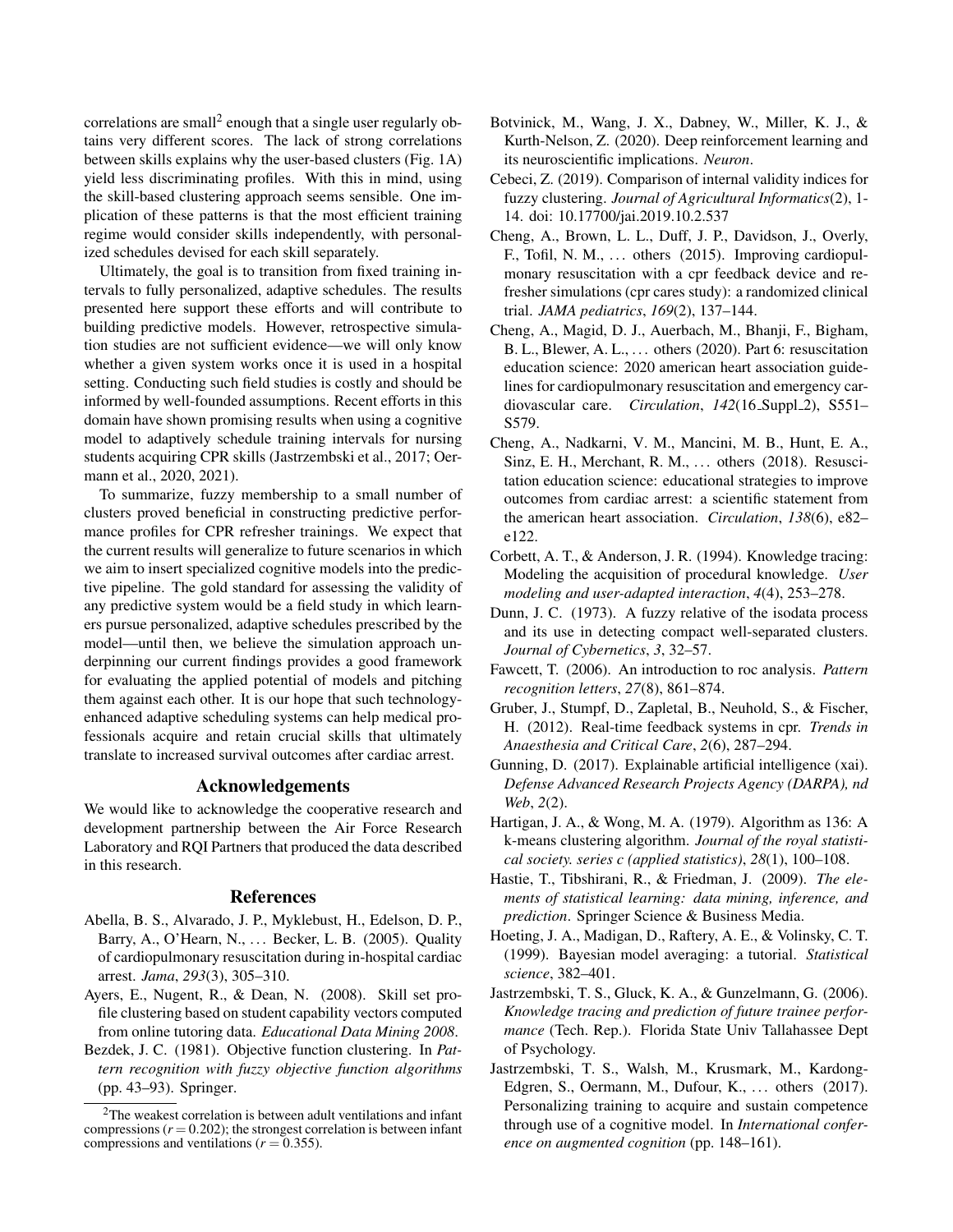- Kardong-Edgren, S., Oermann, M. H., Jastrzembski, T. S., Krusmark, M. A., Gluck, K. A., Molloy, M. A., ... Sarasnick, J. A. (2020). Baseline cardiopulmonary resuscitation skill performance of nursing students is improved after one resuscitation quality improvement skill refresher. *Journal for Nurses in Professional Development*, *36*(2), 57–62.
- Kerfoot, B. P. (2010). Adaptive spaced education improves learning efficiency: a randomized controlled trial. *The Journal of urology*, *183*(2), 678–681.
- Kodinariya, T. M., & Makwana, P. R. (2013). Review on determining number of cluster in k-means clustering. *International Journal*, *1*(6), 90–95.
- LeCun, Y., Bengio, Y., & Hinton, G. (2015). Deep learning. *nature*, *521*(7553), 436–444.
- Lin, C.-C., Kuo, C.-W., Ng, C.-J., Li, W.-C., Weng, Y.-M., & Chen, J.-C. (2016). Rescuer factors predict high-quality cpr—a manikin-based study of health care providers. *The American journal of emergency medicine*, *34*(1), 20–24.
- Lin, Y., Cheng, A., Grant, V. J., Currie, G. R., & Hecker, K. G. (2018). Improving cpr quality with distributed practice and real-time feedback in pediatric healthcare providers–a randomized controlled trial. *Resuscitation*, *130*, 6–12.
- López-González, A., Sánchez-López, M., Garcia-Hermoso, A., López-Tendero, J., Rabanales-Sotos, J., & Martínez-Vizcaíno, V. (2016). Muscular fitness as a mediator of quality cardiopulmonary resuscitation. *The American journal of emergency medicine*, *34*(9), 1845–1849.
- Maechler, M., Rousseeuw, P., Struyf, A., Hubert, M., & Hornik, K. (2019). cluster: Cluster analysis basics and extensions [Computer software manual]. (R package version 2.1.0 — For new features, see the 'Changelog' file (in the package source))
- McClelland, J. L. (2009). The place of modeling in cognitive science. *Topics in Cognitive Science*, *1*(1), 11–38.
- Merchant, R. M., Topjian, A. A., Panchal, A. R., Cheng, A., Aziz, K., Berg, K. M., ... of Care Writing Groups, S. (2020). Part 1: Executive summary: 2020 american heart association guidelines for cardiopulmonary resuscitation and emergency cardiovascular care. *Circulation*, *142*(16\_Suppl\_2), S337–S357.
- Nedungadi, P., & Remya, M. S. (2014, October). Predicting students' performance on intelligent tutoring system – Personalized clustered BKT (PC-BKT) model. In *2014 IEEE Frontiers in Education Conference (FIE) Proceedings* (pp. 1–6). Madrid, Spain: IEEE. doi: 10.1109/FIE.2014.7044200
- Oermann, M. H., Krusmark, M. A., Kardong-Edgren, S., Jastrzembski, T. S., & Gluck, K. A. (2020). Training interval in cardiopulmonary resuscitation. *Plos one*, *15*(1), e0226786.
- Oermann, M. H., Krusmark, M. A., Kardong-Edgren, S., Jastrzembski, T. S., & Gluck, K. A. (2021). Personalized training schedules for retention and sustainment of cpr skills. *Simulation in Healthcare*.
- Pavlik, P. I., & Anderson, J. R. (2008). Using a model to compute the optimal schedule of practice. *Journal of Experimental Psychology: Applied*, *14*(2), 101.
- Pelánek, R. (2017). Bayesian knowledge tracing, logistic models, and beyond: an overview of learner modeling techniques. *User Modeling and User-Adapted Interaction*, *27*(3-5), 313–350.
- R Core Team. (2020). R: A language and environment for statistical computing [Computer software manual]. Vienna, Austria. Retrieved from https://www.R-project.org/
- Ruspini, E. H. (1969). A new approach to clustering. *Information and control*, *15*(1), 22–32.
- Sayee, N., & McCluskey, D. (2012). Factors influencing performance of cardiopulmonary resuscitation (cpr) by foundation year 1 hospital doctors. *The Ulster medical journal*, *81*(1), 14.
- Sense, F., Collins, M. G., Krusmark, M., & Jastrzembski, T. (2020). Using k-means clustering for out-of-sample predictions of memory retention. In *Proceedings of the 42nd annual conference of the cognitive science society.* Virtual conference.
- Shmueli, G. (2010). To explain or to predict? *Statistical science*, *25*(3), 289–310.
- Søreide, E., Morrison, L., Hillman, K., Monsieurs, K., Sunde, K., Zideman, D., ... others (2013). The formula for survival in resuscitation. *Resuscitation*, *84*(11), 1487–1493.
- Sutton, R. M., Nadkarni, V., & Abella, B. S. (2012). "putting it all together" to improve resuscitation quality. *Emergency Medicine Clinics*, *30*(1), 105–122.
- Tibshirani, R., Walther, G., & Hastie, T. (2001). Estimating the number of clusters in a data set via the gap statistic. *Journal of the Royal Statistical Society: Series B (Statistical Methodology)*, *63*(2), 411–423.
- Walsh, M. M., Gluck, K. A., Gunzelmann, G., Jastrzembski, T., & Krusmark, M. (2018). Evaluating the theoretic adequacy and applied potential of computational models of the spacing effect. *Cognitive science*, *42*, 644–691.
- Walsh, M. M., Gluck, K. A., Gunzelmann, G., Jastrzembski, T., Krusmark, M., Myung, J. I., . . . Zhou, R. (2018). Mechanisms underlying the spacing effect in learning: A comparison of three computational models. *Journal of Experimental Psychology: General*, *147*(9), 1325.
- Wik, L., Kramer-Johansen, J., Myklebust, H., Sørebø, H., Svensson, L., Fellows, B., & Steen, P. A. (2005). Quality of cardiopulmonary resuscitation during out-of-hospital cardiac arrest. *Jama*, *293*(3), 299–304.
- Yarkoni, T., & Westfall, J. (2017). Choosing prediction over explanation in psychology: Lessons from machine learning. *Perspectives on Psychological Science*, *12*(6), 1100– 1122.
- Yeung, J., Meeks, R., Edelson, D., Gao, F., Soar, J., & Perkins, G. D. (2009). The use of cpr feedback/prompt devices during training and cpr performance: a systematic review. *Resuscitation*, *80*(7), 743–751.
- Yudelson, M. V., Koedinger, K. R., & Gordon, G. J. (2013).